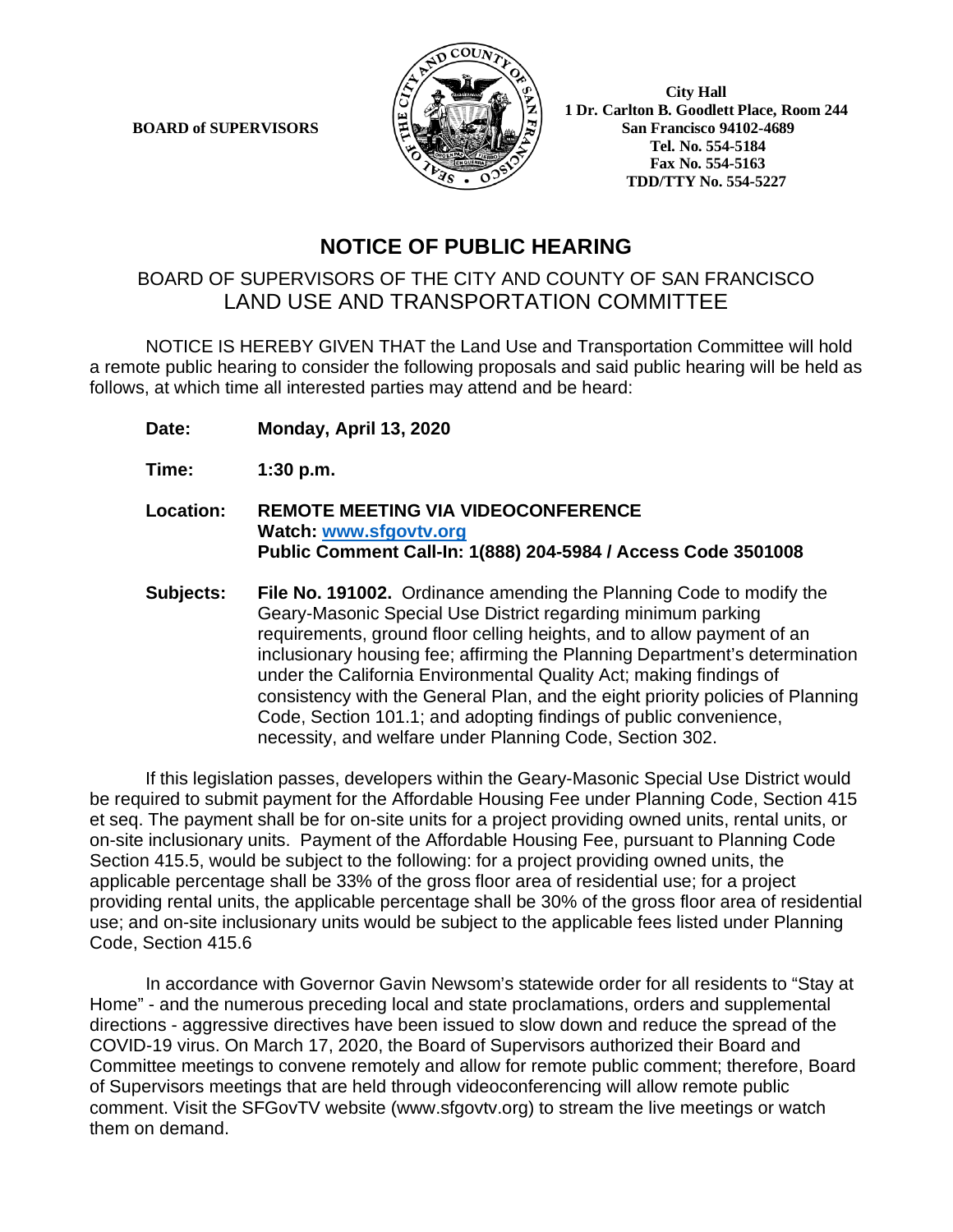Land Use and Transportation Committee File No. 191002 Page 2

### **PUBLIC COMMENT CALL-IN**

(888) 204-5984 / Access Code: 3501008

As the COVID-19 disease progresses, please visit the Board's website regularly to be updated on the current situation as it affects the legislative process and the Board of Supervisors.

Persons are encouraged to submit written comments electronically to Erica Major, Land Use and Transportation Committee Clerk, at **Erica.Major@sfgov.org**. These comments will be made part of the official public record in these matters and shall be brought to the attention of the members of the Committee. Information relating to these matters can be found in the Legislative Research Center at sfgov.legistar.com/legislation. Meeting agenda information relating to these matters will be available for public review on Friday, April 10, 2020.

Angela Cache As<br>Angela Calvillo, Clerk of the Board

DATED/POSTED: April 3, 2020 PUBLISHED: April 3 and 8, 2020